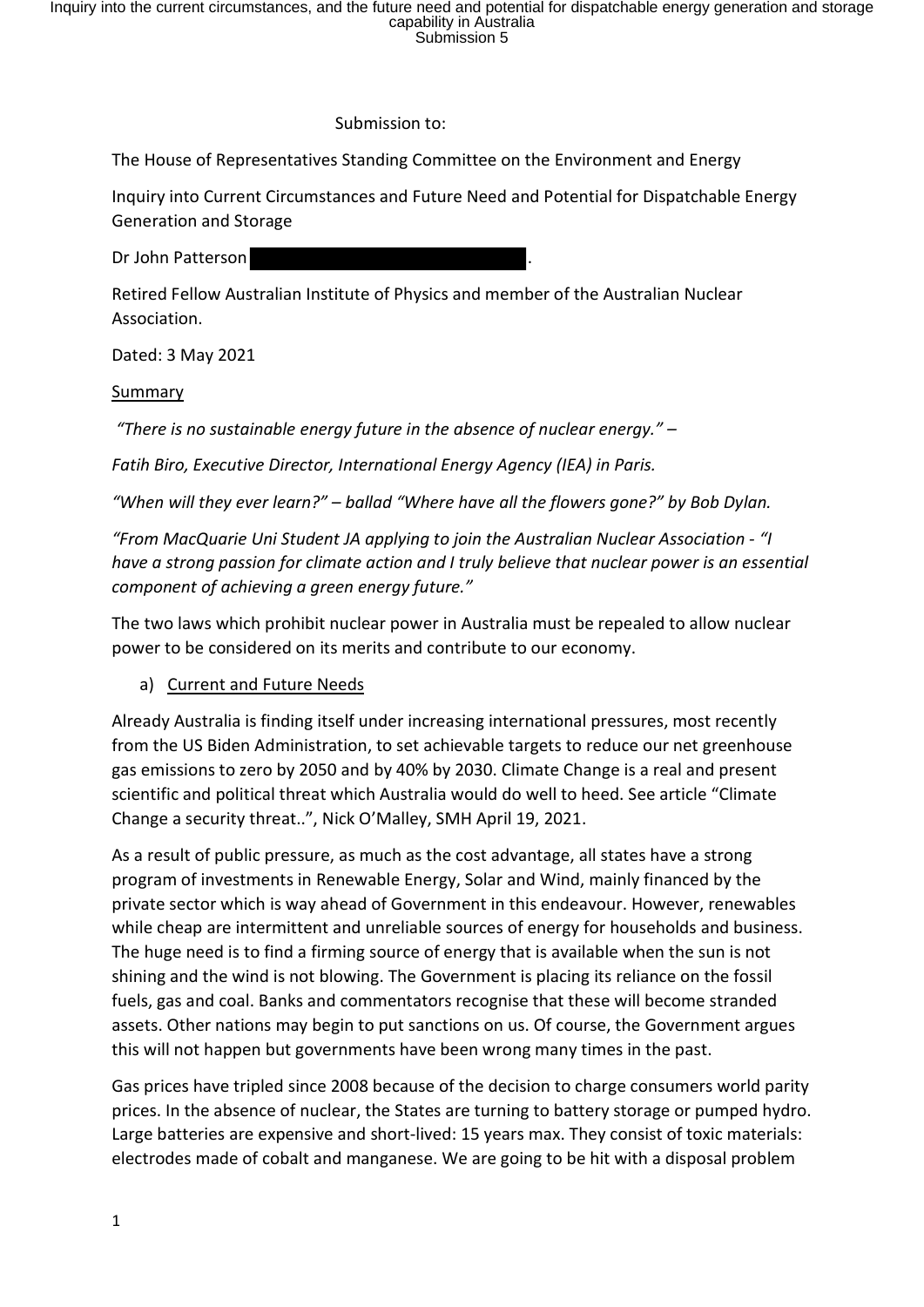down the track if we place all our eggs in this one basket. Pumped hydro is also expensive and prospective sites are limited. It is not a solution.

Although coal is favoured by the present government, as well as having the largest greenhouse gas emissions of any fuel as shown by figure 1, a major concern is pollution causing degradation of the environment, and health problems, including emphasima, for the population. I have lived in Leeds, Yorkshire in 1980s during the Chernobyl accident, and I vividly recall the buildings and walls blackened by coal fumes in previous years. It was then and now a clean city, free of coal burning.

The "firming" option in front of our noses, that the Government needs to take seriously is nuclear power. Nuclear has almost zero emissions, is long-lived (typical 80 year reactor lifetime), and is becoming increasingly competitive, cost-wise. Small Modular Reactors which are due to become available during the next decade are a game changer for the nuclear industry. Unfortunately, previous inquiries, most recently GenCost, quote grossly inflated and incorrect costs. I believe this is specifically to try and rule out nuclear in favour of renewables, which they believe are more politically acceptable. However, already nuclear power is becoming well accepted by the general public with 55% approval rating in the recent True North Poll.

Unfortunately, the response to Covid has shown that much of the population is ultraconservative and regard nuclear, which they clearly do not understand, as something to fear. This fear and ignorance are unreasonable, considering the fact that most OECD countries embrace nuclear power as an important part of their energy systems, with over 450 nuclear reactors around the world. Nuclear energy is by far the safest and cleanest source of energy. There have been no deaths from a nuclear accident since Chernobyl 35 years ago.



Figure 1 : from OurWorldinData.org (Hannah Ritchie & Max Rosser, 2020)

"Life-cycle emissions from biomass vary significantly depending on fuel (e.g. crop resides vs. forestry) and the treatment of biogenic sources

"The death rate for nuclear energy includes deaths from the Fukushima and Chernobyl disasters as well as the deaths from occupational accidents (largely mining and milling).<br>Energy shares refer to 2019 and are shown in pri

Examples the contract of the lancet, and Sovacool et al. (2016) in Journal of Cleaner Production<br>Greenhouse gas emission factors from IPCC AR5 (2014) and Pehl et al. (2017) in Mature; Energy shares from BP (2017) and Smil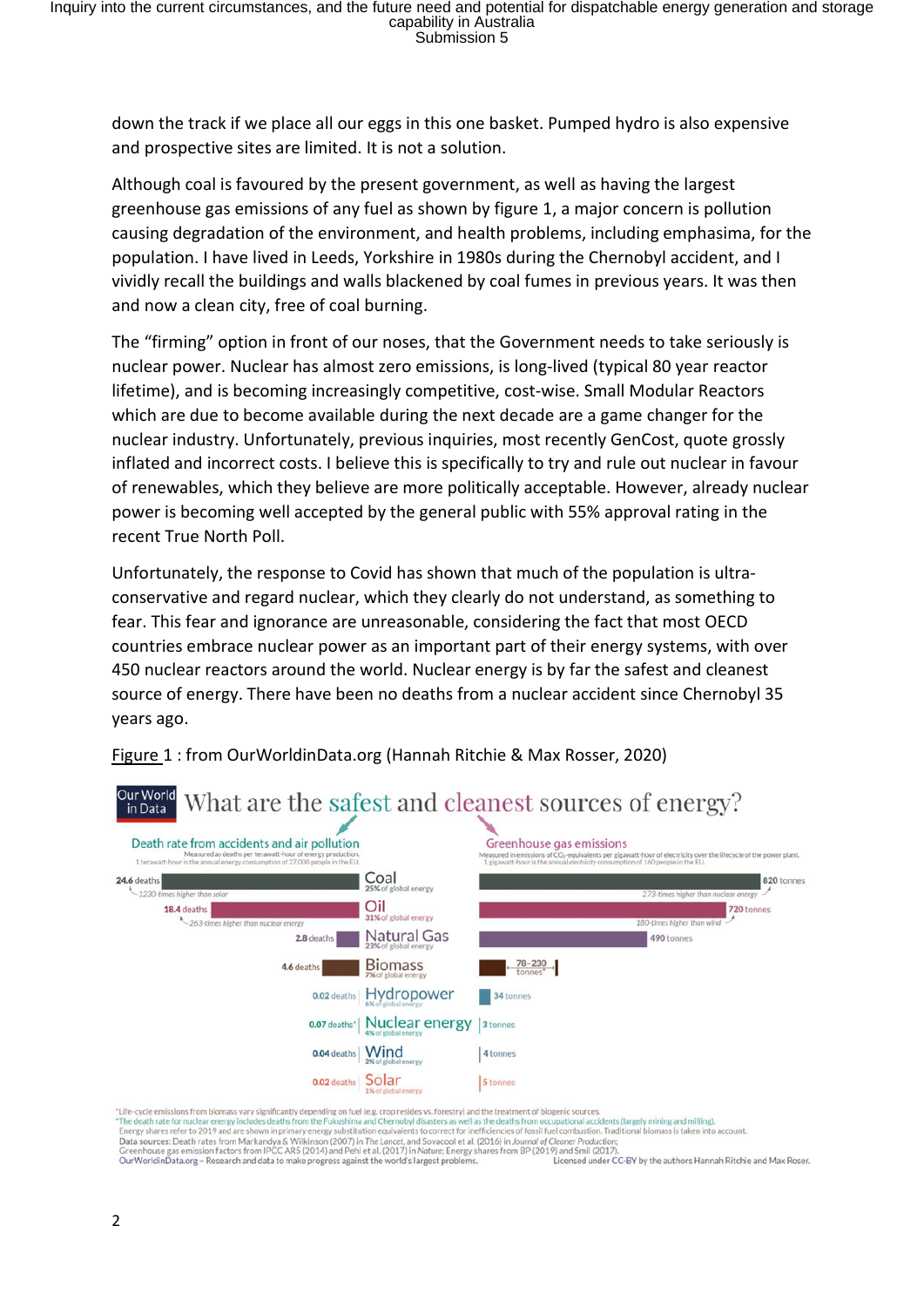As shown in figure 1, the number of deaths from nuclear accidents is a small fraction, (1/330, or 0.07 deaths per teraWatt hour of energy produced, none since Chernobyl), when compared to coal-mining (24.6 deaths/ terawatt hour), or aircraft or industrial accidents. Yet these few are trumpeted loud and long by the media and others to assert nuclear is "dangerous". Most of us still fly, despite the risk of flying. Clearly, some balance is needed in discussing the meaning of risk and an acceptance of the fact of natural radiation background to which we are all exposed, instead of the media hype and public scare campaigns by antinuclear interests.

Though people may debate the cost of nuclear energy, the current legislative bans on nuclear power effectively place it off the table for public consideration here in Australia, as a business investment and as an option for electric power companies. By maintaining the ban on nuclear power, nuclear technology cannot be costed in an Australian context. This has resulted in large and unaffordable investments in batteries and impractical carbon capture and storage.

The two laws which must be repealed to allow Australians to consider nuclear power on its merits are in the Environmental Protection and BioDiversity Conservation Act (already recommended by a HoR Committee), and in the ARPANS Act. Both were introduced in 1998 as a compromise to the Greens and now defunct Australian Democrats, neither majority parties.

Maintaining the ban on nuclear power also runs counter to the experience of power reactor operations overseas which have proved it is the most reliable, sustainable and safest source of electricity when compared to all others. What is desperately needed in this country is for the two federal laws to be repealed which ban nuclear power in Australia, and to allow demonstration reactors to be built by business with due consideration of social licence.

The South Australian State blackout in September 2016 and similar events in Texas show how vulnerable the electricity supply is to extreme weather events. These events show how important it is for the energy mix to include technologies like nuclear which are independent of weather.

b) System Integration and Grid Transmission

# Advantage of Nuclear Generation:

Energy Storage and grid transmission are major problems for renewables that are largely solved by nuclear. The intermittent nature of solar and wind generation results in the need for energy storage over significant time periods. The Government knows that and is trying to push for gas to become the major dispatchable electricity generator. However, gas must be phased out by 2050, and the rest of the developed world are not buying the Australian gas policy and may threaten us with sanctions. On the other hand, nuclear is available 24/7, has almost zero greenhouse emissions and is competitive cost-wise.

Because nuclear has a small site footprint, it can be sited in locations where coal-fired stations have been closed, leaving grid transmission intact. The same operating principle of rotating steam turbines applies. All the associated grid and high voltage transmission lines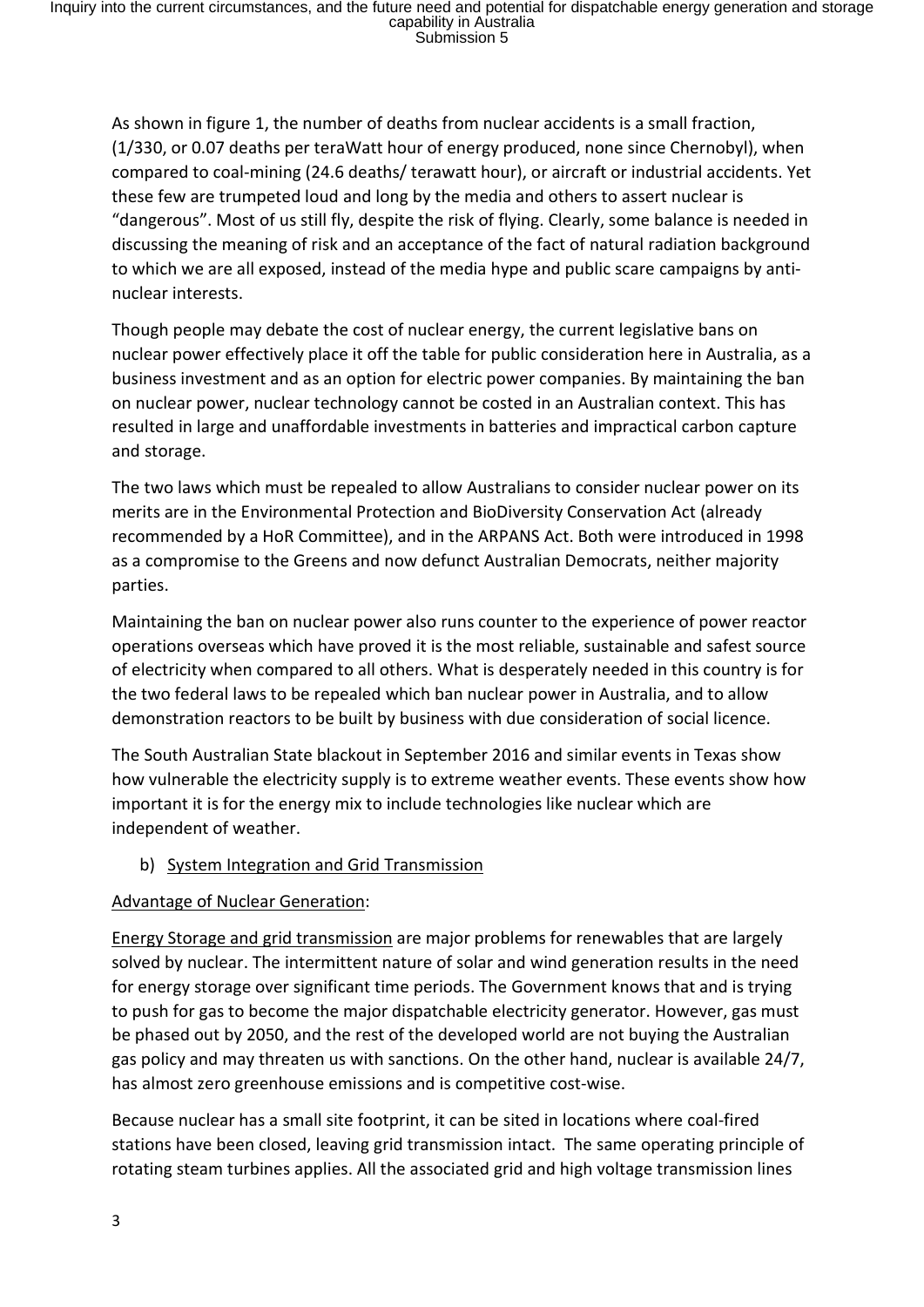can be retained and synchronous generation would continue, allowing nuclear and gas-fired generation to be used at the same site.

New technology: Small modular reactors up to ~500 MWatts will become available over the next decade. They are ideal as load followers, because their start-up times and ability to vary in output on short time scales lend themselves to system integration with renewables. That is, they are capable of providing for "firming" needs in power generation. They are ideal also to be sited near smaller communities like Port Augusta and Broken Hill. They can be used for dispatchable "back up" power near our cities.

The second promising modality is molten salt reactors, both large and small modular types, which are Generation IV. They use a molten chloride or fluoride of uranium or thorium as fuel and coolant. Molten salts are thermally very stable which makes them superior to water as a coolant. This permits a lower pressure and higher temperature operation. These features contribute to lowering cost and increased safety and efficiency. Unfortunately since the pioneering work at Oak Ridge in 1965 -69, not much has been done until recently so these reactors are unlikely to be commercially available until the 1930s. Today these reactors are being revisited by the US, Canada, China, UK and Russia in multiple billion dollar private-public ventures.

Disadvantage of Renewables: The cost of grid transmission and integration of nonsynchronous power with existing systems, as well as the need for energy storage over substantial time scales, are major costs to the renewables industry and detract from their recognised cost advantage. As the percentage of renewable generation is increased beyond 50%, system instability becomes an issue, and can result in power blackouts. In South Australia the Government is introducing legislation to enable them to disable home solar from the grid because excessive power is produced when it is not needed, causing instability. Solar power is most readily generated during cloudless, daylight hours, whereas the greatest power need is in the late afternoon and evening, for air conditioning, home entertainment and cooking. During winter solar becomes problematic. However, household generation offers much extra capacity if storage is available.

Wind power is generated away from cities in elevated rural locations. It takes over valuable agricultural and pastoral land to the detriment of faming communities. Not only that, the large rotating blades cut down large threatened birds like eagles and hawks . The blades produce unwanted low frequency noise problems which disturb the sleep and cause psychological problems for farmers. In ten years' time the disposal of the enormous areas of degraded silicon panels in use and the toxic metals in wind generators will become a more serious problem than nuclear waste which is minimised by the new designs. Clearly both solar and wind power have major disadvantages as the renewable percentage is pushed up, which will ultimately limit their usefulness. At some stage there is bound to be a public backlash.

### c) Existing, new and emerging technologies.

Nuclear power has been around since the early 1950s, so Generation I and II reactors are not new technology. However, what is not generally recognised by government or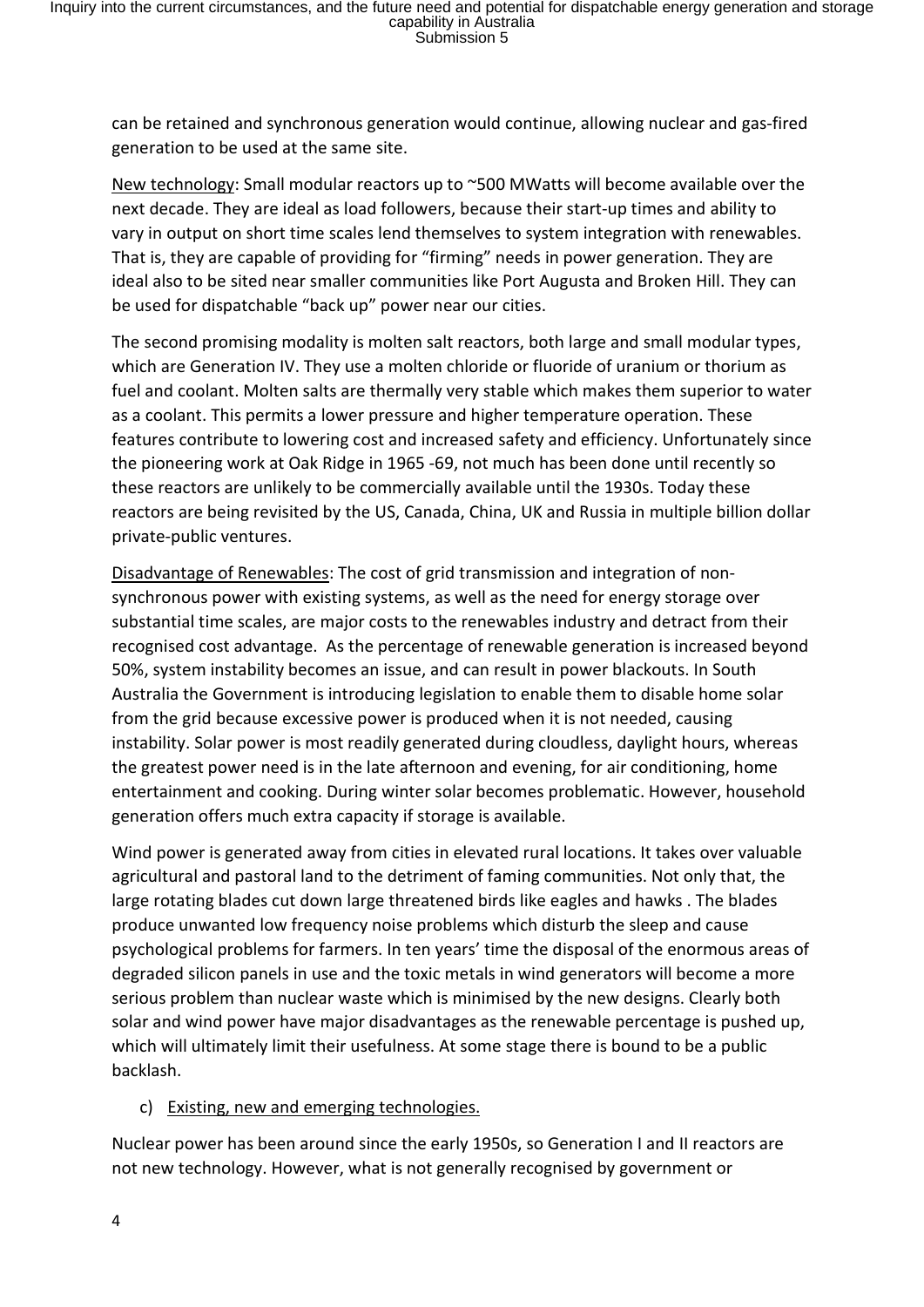uninformed people are the major new developments in this technology, with the development of Small Modular Reactors and Generation 3 and 4 systems with increased passive safety and lower cost including molten salt reactors. All reactors produce very low greenhouse gas emissions, being ideal solutions to the climate crisis.

In August 2020 the US Nuclear Regulatory Commission issued a final safety evaluation report for NuScale's SMR. This is a major milestone in the deployment of SMRs. The first SMR is likely to be commissioned in Idaho in 2026.

Previously most power reactors have been large: up to 1.2 GWatts, requiring long construction times and high cost in some overseas locations where extended construction times have been the norm. These designs are used for cities where they can replace coal generators. The older designs lacked sufficient safety systems and presented a waste disposal problem. Old, outmoded designs with these problems would never be constructed at present. The lack of skilled construction workers has added to construction delay and cost.

However, recent experience with the four 1.1 GWatt Korean-built, Generation III reactors under construction in the United Arab Emirates, provides clear evidence of the competitive cost and construction times of modern nuclear compared with coal-fired power stations.

There are currently a number of Small Modular Reactors (SMRs) being developed, ranging from the 60MWatt NuScale, to the Hitachi BWRX 300 MWatt hybrid and 440MWatt Rolls Royce design coming into factory production, in contrast to the on-site construction used for larger reactors. This mode of construction reduces cost and construction delays. All new designs are passively safe, enabling them to shut down automatically in the event of a malfunction or accident, and air-cool without water or external power being required.

d) Efficiency, cost, timeliness.

The widespread use of large battery systems, favoured by the renewables industry suffers from energy inefficiencies, due to double energy transfer, cost and the limited time power is available in the event of a power failure. Hence hospitals choose to use diesel backup systems instead of batteries. Nuclear power, in particular from SMRs avoids this disadvantage.

# e) Scaling Applications for Various End Uses:

Large cities require GigaWatt energy systems to supply industry, transport and households. At present these are usually coal-fired, except in South Australia. There will likely be a transition to gas over the next decade. At the same time there will be increasing demand for gas for export and in the Australian economy. This can only aggravate tensions in the community over fracking, damage to ground and artesian water and devastation of prime agricultural land. How much better to replace the large dispatchable power generators by 1.2 GWatt nuclear power generators. Korea has already supplied three such reactors to United Arab Emirates for a very competitive price. Couldn't Australia do likewise?

f) Australia's research and innovation policies